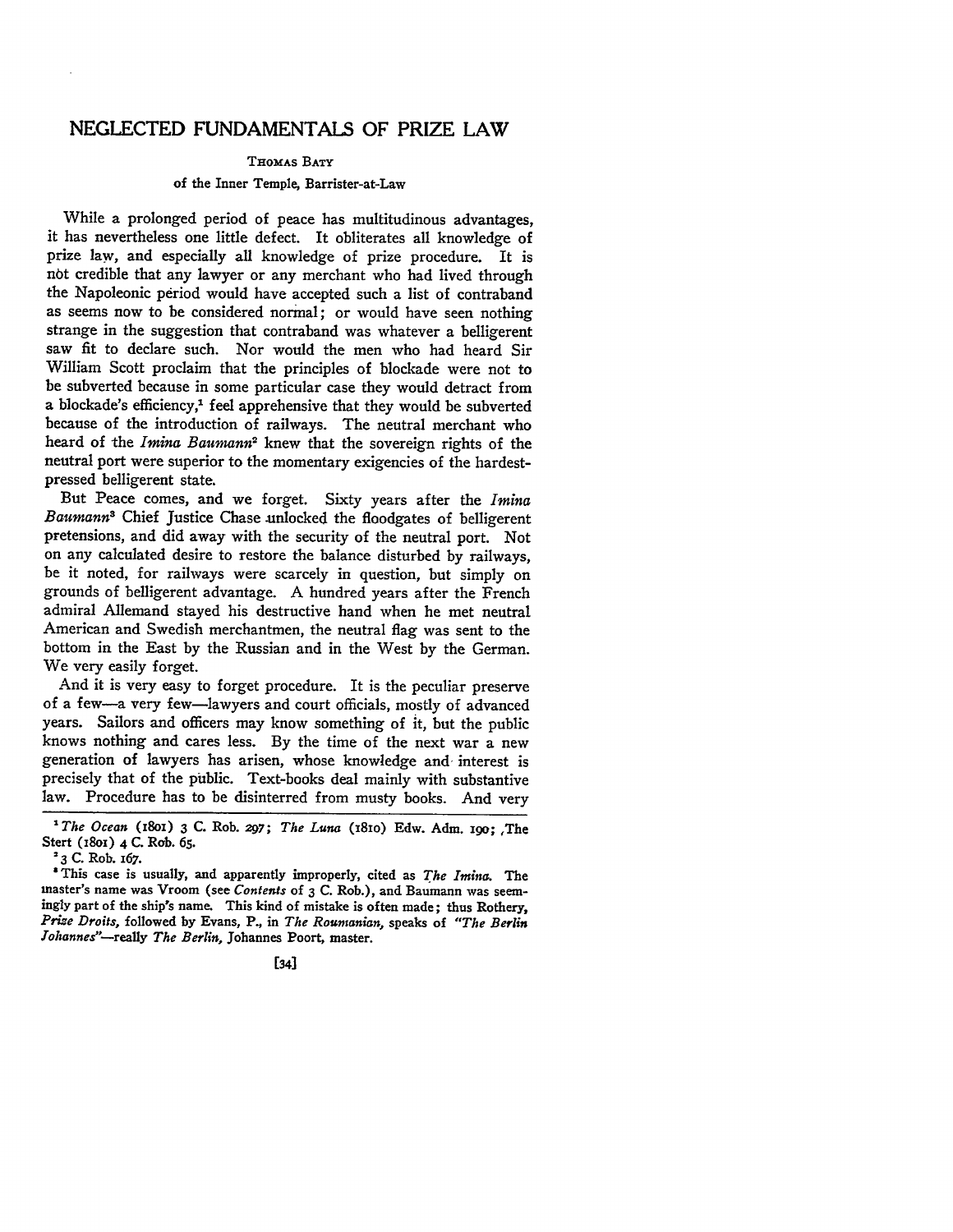often these neglect the obvious. Fundamental rules are assumed to be too well known to need express statement.

Some such fundamental rules of prize, law have been completely forgotten in the course of recent discussions, the learned and honorable disputants having apparently no inkling of the fact of their existence. They fail to appreciate the fact that the forcible seizure of a vessel under a friendly flag is and ever was an extremely serious thing, and they regard it with much the same leniency as an arrest **by** a policeman-a thing to be scrutinized certainly, but not a thing intolerable except when unjustified on the clearest grounds. The honor of the flag, a thing for which the *Chesapeake's* men died, has become to them a name. They have forgotten the fundamentals of prize law: those principles which secured the freedom of the neutral flag from invasion when hoisted on a ship of its nationality.

*Ships were never "searched" at sea.* If there is one thing **of** which the sciolist is more convinced than another, it is that "in the old days" the "small ship" of the period was regularly searched, in the sense of her cargo's being "rummaged," at sea. It is a complete fallacy. Ships never were so rummaged or searched as a preliminary to detention. The first principle of prize law, American, French, and English alike, was the imperative command-"A captor shall not break bulk." And without breaking bulk how is rummaging possible?

The cause of the mistake is a careless misinterpretation of the word "search." With their minds full of municipal law and the searches effected **by** custom house officers and police constables, modern publicists have rashly concluded that the search implied in the expression "visit and search," meant a general overhauling of the cargo. It did not.

The modem ship, the sciolist thinks, is too big to be properly rummaged at sea. So she must be brought into port and rummaged, before any liability for detaining her arises or can arise. On the contrary, she is in scarcely the same situation as the old small vessels. The boarding officer must make up his mind without tampering with the cargo whether he is going to make a case of it or not. There is no more difficulty in looking over a liner's papers than a schooner's. If, and only if, they raise a case for inquiry, is the officer entitled to bring the vessel into port and ask the court to look at the cargo.

"Before the captain of the *Nonsuch* left the *Anna Maria,* in pursuit of other objects, he ought to have decided either to seize her as prize or to restore her."<sup>4</sup>

*<sup>&#</sup>x27;The Anna Maria* (1817) *2* Wheat. **327, 334.** In this case Marshall remarks *obiter* that a captain is entitled to do all that is necessary, and no more than is necessary, to enable him to establish the vessel's character and voyage This statement must be completed **by** adding the words, **"by** the proper and legal evidence." In the case before him, the captors had made a violent search of two hours' duration for papers, breaking open trunks and the like, but without, so far as appears, laying a finger upon the cargo. Their violence and other misconduct resulted in a decree being made against them for damages.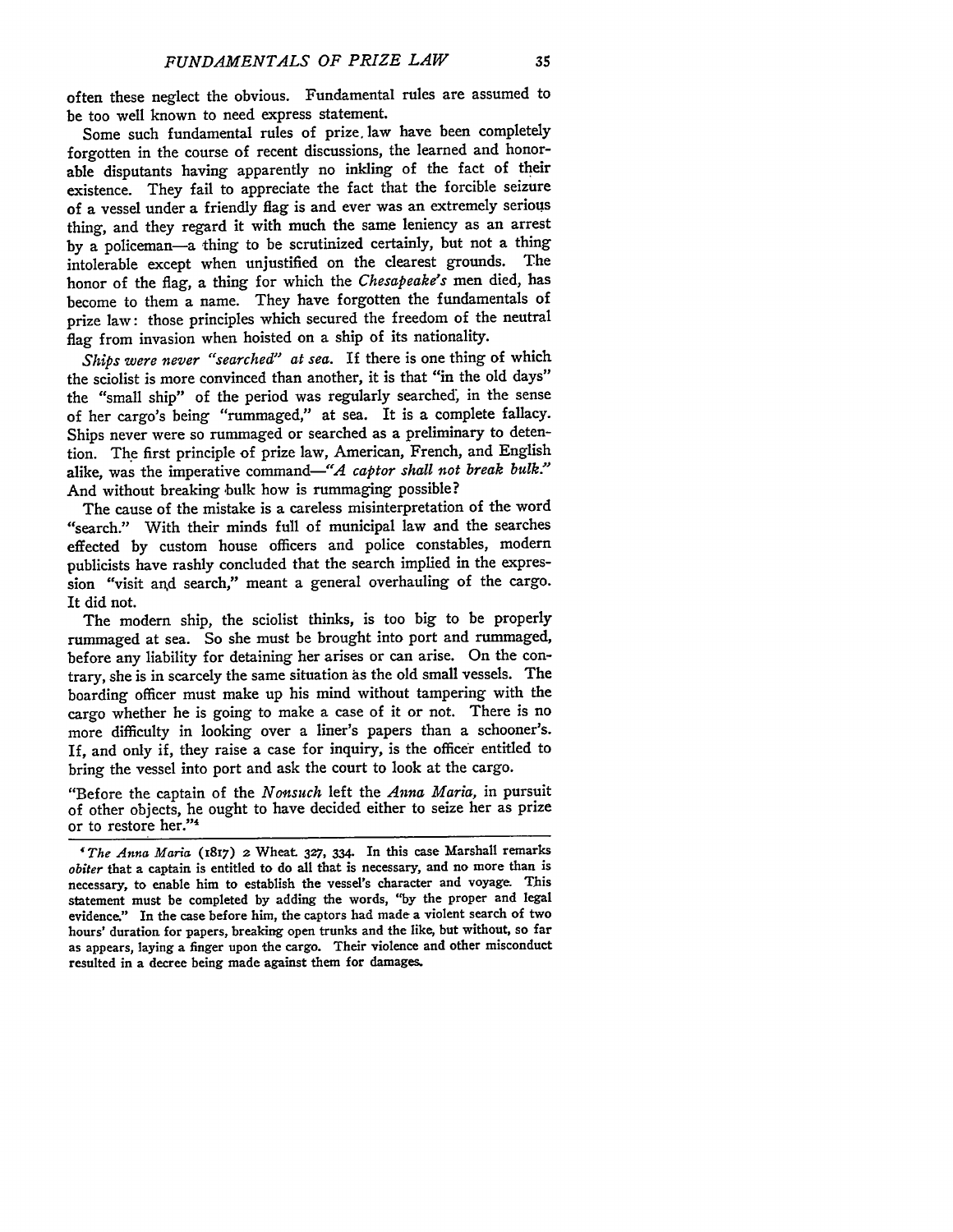Before one barrel can be broached, the responsibility must be taken and the risk run of instituting legal proceedings. It is no gallant captain, but the officer of the court, acting under a judicial commission as a step in the legal process, who effects the physical search. The proceeding, technically known as a "commission of unlivery," forms with the return to it part of the material in the cause.

Sir John Marriott, in the pamphlet to which reference will presently be made, refers to another possibility, which he does not particularize-search "in certain special cases in the presence of public officials."<sup>5</sup> What he alludes to is uncertain, but certainly not a search at sea :-

"Although there was the strongest reason to think that by unloading there might be found the real ship's papers of the *Henrick & Alide,* and more contraband in boxes and barrels, not set down in the bills of lading and papers produced, yet Lord Mulgrave's<sup>6</sup> counsel did not advise him to search the vessel to the keel. That can only be done in special cases, in the presence of public officials, and in others by an express decree of the judge, who is bound to hear both sides on the point."

This passage, written by an eminent prize judge, is consistent with all the cases, all the contemporaneous text-books, and all the facts of history. Again and again in Lord Stowell's decisions do we find absolute injunctions against "breaking bulk"<sup>7</sup>; and evidently it was considered as a gross'piece of presumption on the part of officers, and one likely to lead to all kinds of abuse. In particular, it deprived the court of that thorough control over the proceedings which it was always careful to assert.<sup>8</sup> Even to land cargo was objectionable.

"He landed the bullion,—if this had been done in the ordinary course of prize, and whilst any cause was depending on it, it would have been a great irregularity."9

Much less was breaking bulk permitted. Captors might play all sorts of tricks with the cargo if it were allowed.10

<sup>5</sup> Mémoire justificatif de la conduite de la Grande Brétagne en arrêtant les navires étrangers et les munitions de guerre destinées aux insurgens de l'Amér*ique. Londres,* **1779.** See note 22 *infra.*

The captor.

*'The L'Eole* (i8o5) 6 C.'Rob. 22o, **225;** *The Washington (i8o6) id.* **275, 280;** *The Concordia* (1799) 2 C. Rob. 102.

<sup>8</sup> Note that to search for papers was not so much objected to if it could be done without disturbing cargo. *The Atalanta* (i8o8) 6 C. Rob. "44o. **Cf.** *The Anna Maria,* note 4, supra.

*\*The Princessa* (1799)'2 **C.** Rob. **31, 39.**

"We. may add to the cases in note **7** from C. Rob. *The San Joan Bapista* Inner Temple folio records of Prize Appeals (formerly Dr. Lushington's) Vol. i8oo-i8o5, fo. 453, where the *Euphrosyne* had taken specie and jewels out of the captured ship, and taken them to the Cape, where they were condemned. The Lords restored them with costs.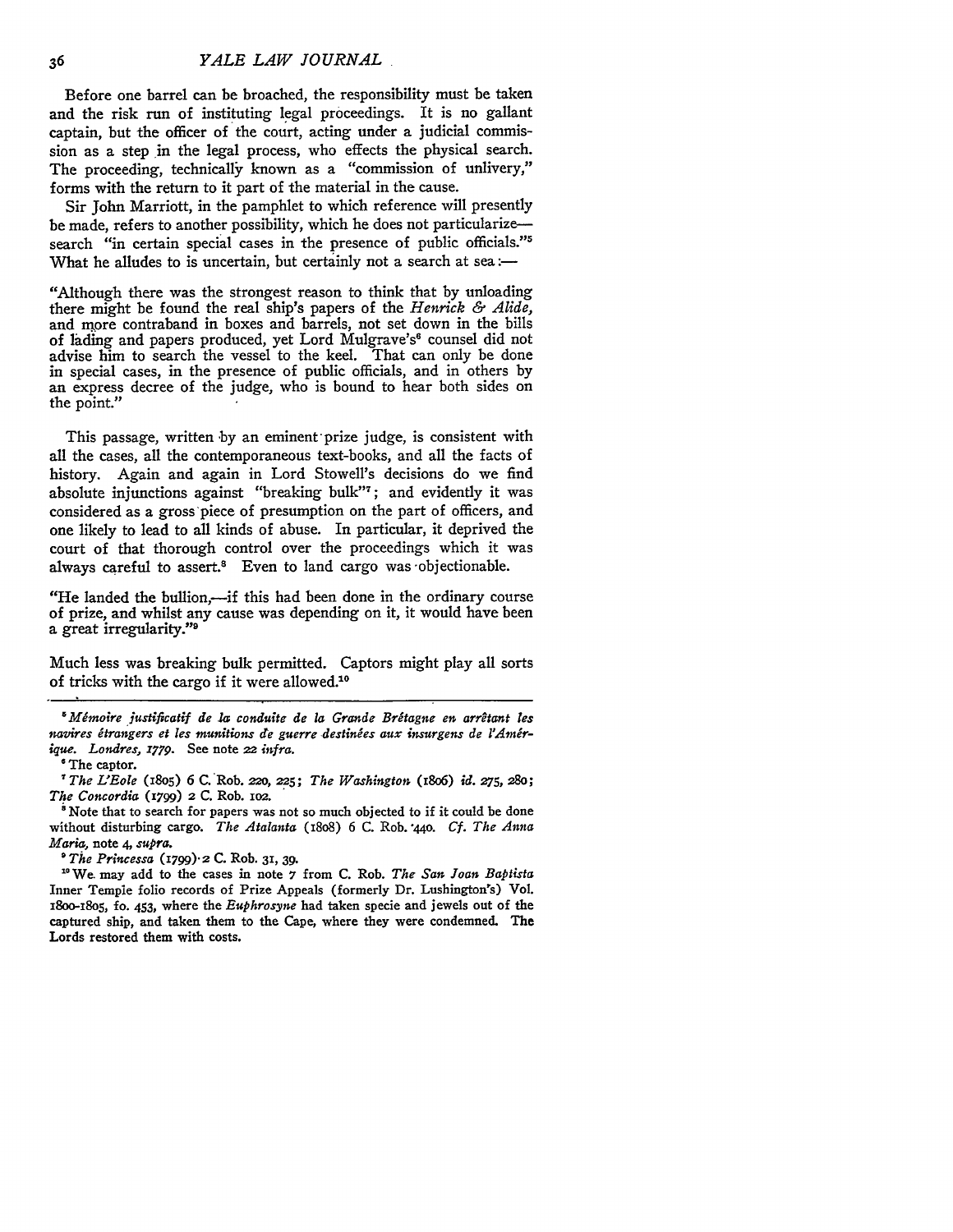A typical case is *The Washington,"* where Sir W. Scott, insisting that "bulk shall not be broken," refused to consider that a proper and convenient port to which to carry a prize, where the vessel could not enter without unloading.

"If there is not depth of water to allow [the] vessel to lie without taking out the cargo, 'non erit his locus'; since captors are not to meddle with the cargo in any manner, without the authority of the court, which cannot be exercised until the vessel has been brought into port."<sup>12</sup>

Ortolan<sup>13</sup> defines the "droit de visite," which he identifies with the English "right of visit and search," as "le droit de monter à bord, d'exiger l'exhibition des papiers en usage, et d'y procéder á un examen plus ou moins minitieux." The exercise of the right, he points out, is an act neither of authority nor of jurisdiction. Heffter<sup>14</sup> says that the last formality of "visit" is the inspection of the ship's papers. There is, indeed, a current of purely theoretical opinion running from Vattel to Ortolan and Calvo, which makes the impractical concession of allowing captors to rummage if there are circumstances of great suspicion. This indulgence to the suspicions which captors will never be slow to entertain is unknown alike to English doctrine and to immemorial practise.

Nor, it is believed, is there in fact a single case in the reports of the classical period, where search in the sense of rummaging is reported as revealing an impeachable cargo, or one not corresponding with the bills of lading.

The recent practise of bringing a ship in, and then making up one's mind whether to proceed or not, was attempted in Sir W. Scott's day in *The Wilhelmsberg*.<sup>15</sup> It was not carried to the extreme of omitting to commence prize proceedings until the captors had satisfied themselves, but it took the form of commencing proceedings, and attempting to repudiate responsibility for the detention by offering to release unconditionally when it became clear that process would be unsuccessful. As Scott put it,

"To release a vessel in this summary manner without her consent, after she was once brought in, would be contrary to the directions of the Prize Act."

*" Supra,* note **12,** at **p. 144.**

*<sup>&#</sup>x27;Supra,* note 7, at p. *277;* see also **p. 280.**

**<sup>&</sup>quot;In** the same case, Sir W. Scott expressed a strong opinion that Shetland or S. Kilder would not be "convenient ports" when proceedings were to take place in London. Jersey was allowed in the case of Jersey privateers. *Cf. The Wil-*

<sup>&</sup>lt;sup>15</sup> 2 Régles internationales et diplomatie de la mer (1856) 250.

*<sup>&</sup>quot;Das europaische vilkerrecht* (1888) sec. i69.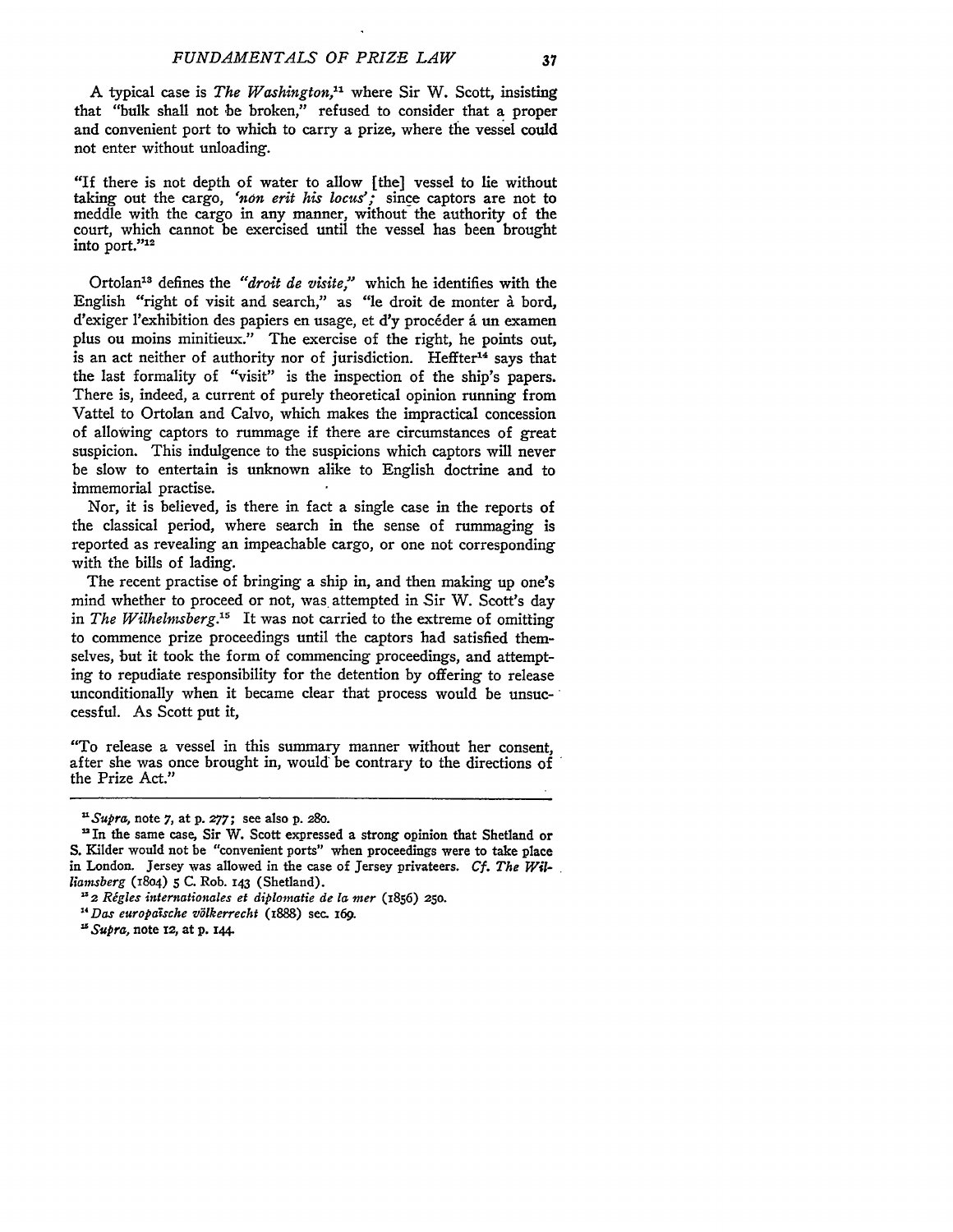The real reason why ships to-day are brought in and not rummaged at sea is not for greater convenience in rummaging, because they cannot be, and never were, rummaged until formally charged and the risk of costs incurred. It is for the better collection of evidence (including its collection by unauthorized and improper rummaging); vulgarly, for the getting up of a case.

In the old days a case was never "got up" against a ship or goods, for the simple reason that the cause had to be tried on certain fixed evidence. That consisted in (i) every particle of written matter to be found on the ship, and (2) the answers of selected members of the ship's company to certain set interrogatories. The only thing resembling the "getting up of a case," was the getting at these standard witnesses.

This brings us to our second head.

*Captor's evidence was never allowed.* It is equally clear on the authorities that captors were never listened to. Nothing is more puzzling to the modern lawyer, but nothing is more certain. As has been said by Wheaton, Story, Twiss, and Phillimore, it is a great mistake to import into the administration of prize law the methods and doctrines of the common law. In fact, Story says that " no proceedings can be more unlike."<sup>16</sup> A prize cause is not a contest between two equally matched parties, contending about some cause of quarrel. It is a process by which an officer of one state claims to seize and confiscate from under a friendly flag, the property of citizens of another. He is required, therefore, to prove his case up to the hilt. He is not allowed to adduce evidence of his own; he must prove his case by the admissions of the other side. It is not in the least like the theory of an action at law. It is- not even like the theory of a criminal prosecution. We have not, in a prize case, a tournament between two contending suitors, an attack which must be parried if sufficiently damning. We have an extraordinary and most delicate claim which no amount of evidence can support, if it is not the admission of the party attacked. And this is always forgotten to-day.

As the writer observed in **I9IO,1**

"Sir Travers Twiss wrote, some forty years ago, in the Law Magazine<sup>18</sup> an article which remains a classical authority on the nature of prize courts. He showed how modern jurists, with little experience of maritime war, misapprehended the nature of prize suits; and how

**<sup>&</sup>quot;** Citing *(2)* Halleck, *International Law* **(3d** ed. 1893) ch. *32,* sec. **2o.**

<sup>&</sup>lt;sup>17</sup> The Inadequacy of Litigation as a Protection against Cruisers, in the Report *of gzp, Conference of the rnternational Law Association. London, 191r.*

<sup>(1877)</sup> **3** LAW MAGAZINE AxD **REvmW, i.** *Cf.* Evarts. *Brief in the Springbok Case,* reprinted in the present writer's *Prize Law of Continuous Voyage* (London, 1915).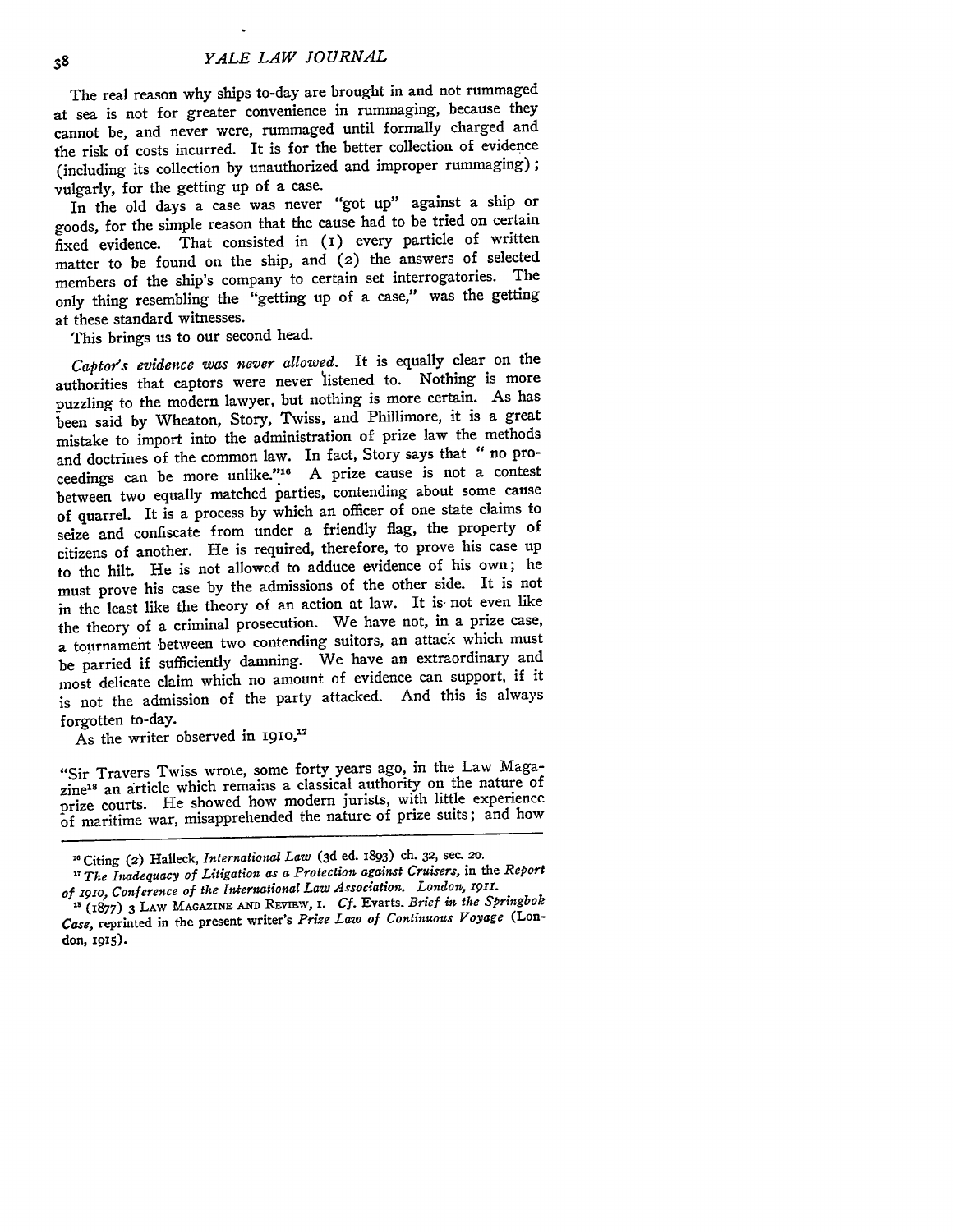mistaken they were in taking it for granted that the ordinary principles of municipal evidence and procedure were naturally applicable to them. On the contrary, the admission of proof and counter-probf, with success awarded to the strongest case, is totally foreign to prize cases. The ship must be brought, by her own showing, within certain plain rules; and then she is condemned, unless, as a matter of grace, 'further proof' is allowed her to excuse herself."

This doctrine of judgment on admissions is again clear on the authorities. The celebrated *Memorandum* of Lee, Paul, Ryder, and Murray,<sup>19</sup> states shortly and plainly:-

"The evidence to acquit or condemn, with or without costs and damages, must in the first instance come merely from the ship taken, viz: the papers on board and the examination on oath of the master and other principal officers; for which purpose there are officers of the Admiralty in all the considerable seaports of every maritime power<sup>20</sup> at war to examine the captains and other principal officers of every ship brought in as prize, upon general and impartial interrogatories.<sup>21</sup> If there do not appear from thence ground to condemn as enemy's property or contraband goods going to the enemy, there must be an acquittal: unless from the aforesaid evidence the property shall appear so doubtful, that it is reasonable to go into further proof thereof."

The *Memorandum,* which was afterwards communicated by Sir W. Scott and Sir J. Nicholl to the United States Courts through Mr. Jay, and forms the basis of American, as of British, prize law, goes on to show that where there is doubt on the primary evidence, the claimants may as a favor, be allowed to adduce "further proof"; and of course the captors may be admitted to contradict this. The case then assumes the aspect of an ordinary trial, but an indispensable preliminary to such an event is something wrong with the primary evidence-some deficiency or discrepancy in the papers or the statements of the crew.

The Lee-Murray *Memorandum* was prepared in 1753. In **<sup>1779</sup>** Sir J. Marriott composed a *Memoire justificatif*.<sup>22</sup> He states the same rule as in full force.

*"Ex ore tuo te judicabo.* Dans le cas de *t'Hendric et Alide,* Milord Mulgrave ayant trouvé à bord des pavillons anglois, demandait au maitre d'oii venoient ces pavilions, et pourquoi il les avoit. Klok répondit que ces pavillons étoit dans le dit vaisseau lorsque les propri6taires en firent l'acquisition. Nous n'avons cependant pas permis l'examen personnel de milord Mulgrave. Le témoignage des capteurs n'est admis dans ces procédures que dans les singulières,

<sup>&</sup>lt;sup>19</sup> (1753). Reprinted *ibid*. Lee was Judge of the Prize Court, Paul, Ryder, and Murray (afterwards Lord Mansfield) were Advocate-General, Attorney-Genera?, and Solicitor-General respectively.

<sup>&</sup>lt;sup>21</sup> Printed in I C. Rob. 381.

<sup>&</sup>quot;See note **5,** *supra.*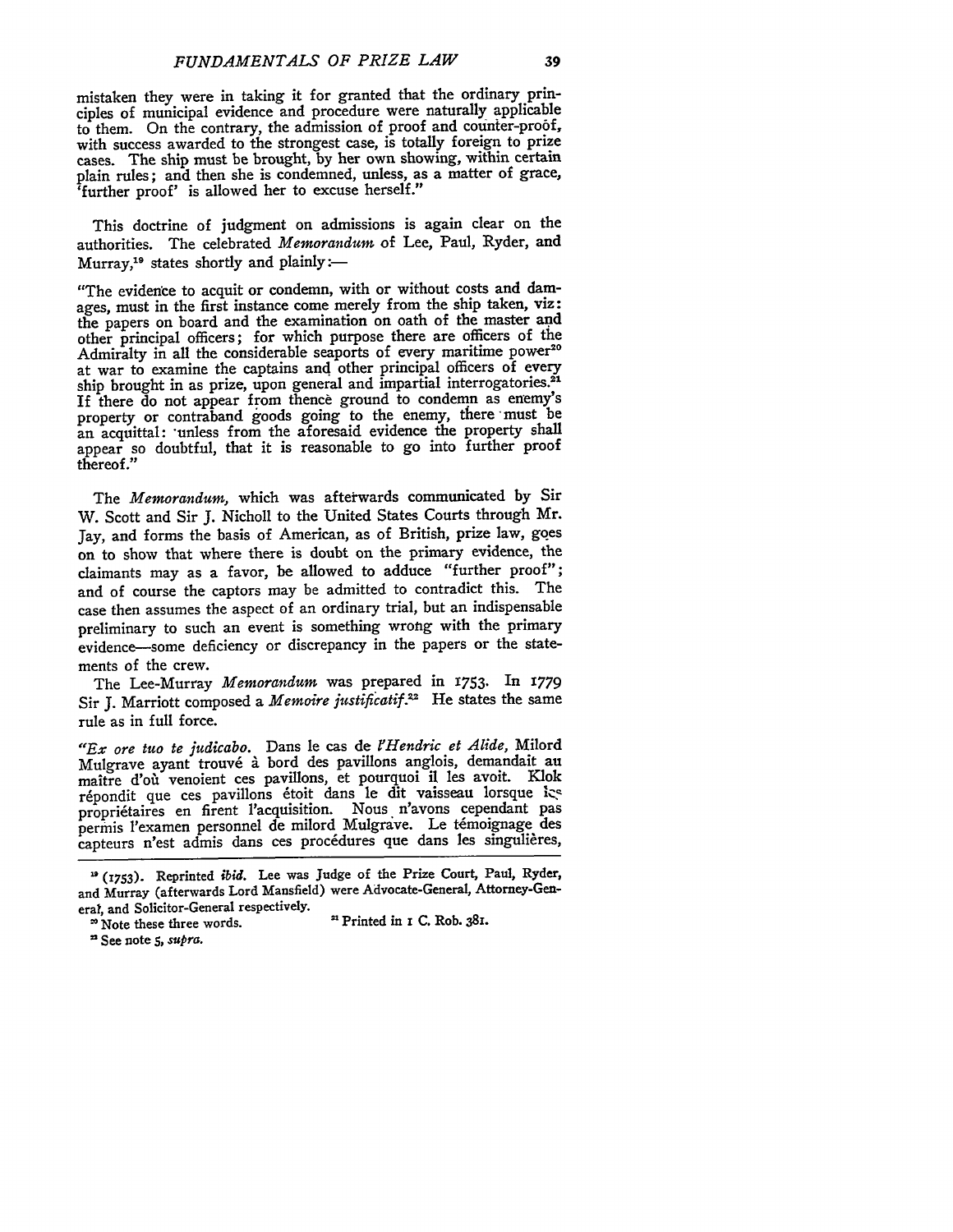tels que seroient le défaut de témoignage de la perte de l'équipage du vaisseau saisi, leur fuite, ou le refus obstiné de subir un examen légal. Les articles 3, 4, 5 de l'ordonnance de la marine franqaise, **I68I,** portent le même exception.

"Si les saisis confessent que le navire appertient aux ennemis, l'affaire est décidée. Mais s'ils laissent entrevoir des prévarications ou qu'ils se contredisent-si le témoignage des papiers est en opposition aux témoignages vendus de vive voix; si les documens ont été spoliés, submergés, brûlés, déchirés, ou detruits de quelque manière que ce soit; si ces documens ne sont pas parfaitement clairs, ou portent l'empreinte de l'6quivoque que l'on ne doit pas attendre d'un voyage de bonne foi-voilà des soupçons graves; et ces défauts prenant leur source originelle dans le réclamateur même, négligeant ou prévaricateur, sont plus que suffisants en justice, pour qu'il soit condamné aux frais de procédure qu'il à occasionnés, quand meme on lui vendroit le vaisseau et sa cargaison.

"Ces procedures s'accordent sans doute avec celles de le cour d'amirauté de leurs Hautes Puissances<sup>23</sup> . . . "

## Again,

"Les capteurs qui ne seroient pas justifiés, par le témoignage même des saisis, seroient condamnés aux frais et aux dédommagements, et même à des punitions graves.'

Sir W. Scott acted on the same principles twenty years later, and so did Dr. Lushington half a century afterwards. Scott remarks that the rule

"is the very essence of prize law: it is a great mistake to admit the common-law notions in respect to evidence, to prevail in proceedings which have no analogy to those at common law. **. . .** It is of the last importance to preserve the most rigid exactness as to the admission of evidence."

And in *The Haabet* he adds,

"The general rule of law . **. .** is, that, on all points, the evidence of the claimants alone shall be received in the first instance; and if no doubt arises on that view of the case, the court is bound ... and if no doubt arises on that view of the case, the court is bound **. . .** to take those points as fully demonstrated. **. . .** If I should accede to this demand, the consequence would be that I must do it upon a uniform principle of admitting affidavits universally and in all cases, though there should be nothing to excite suspicion in the original evidence, and though the language of all the witnesses is as precise as possible. I can come to no such conclusion. . **.** . For how could the court decide? Counter affidavits must be introduced, which would necessarily be contradictory. Which should the court believe? Can it be maintained that preference should be given to the captors, and that in opposition to the general rule of law which has given the preference the other way, and which directs that the property of the neutral claimant shall not be cohdemned except on evidence coming out of his own mouth, or arising out of the clear circumstances of

40

<sup>&</sup>lt;sup>28</sup> Néerlandaises.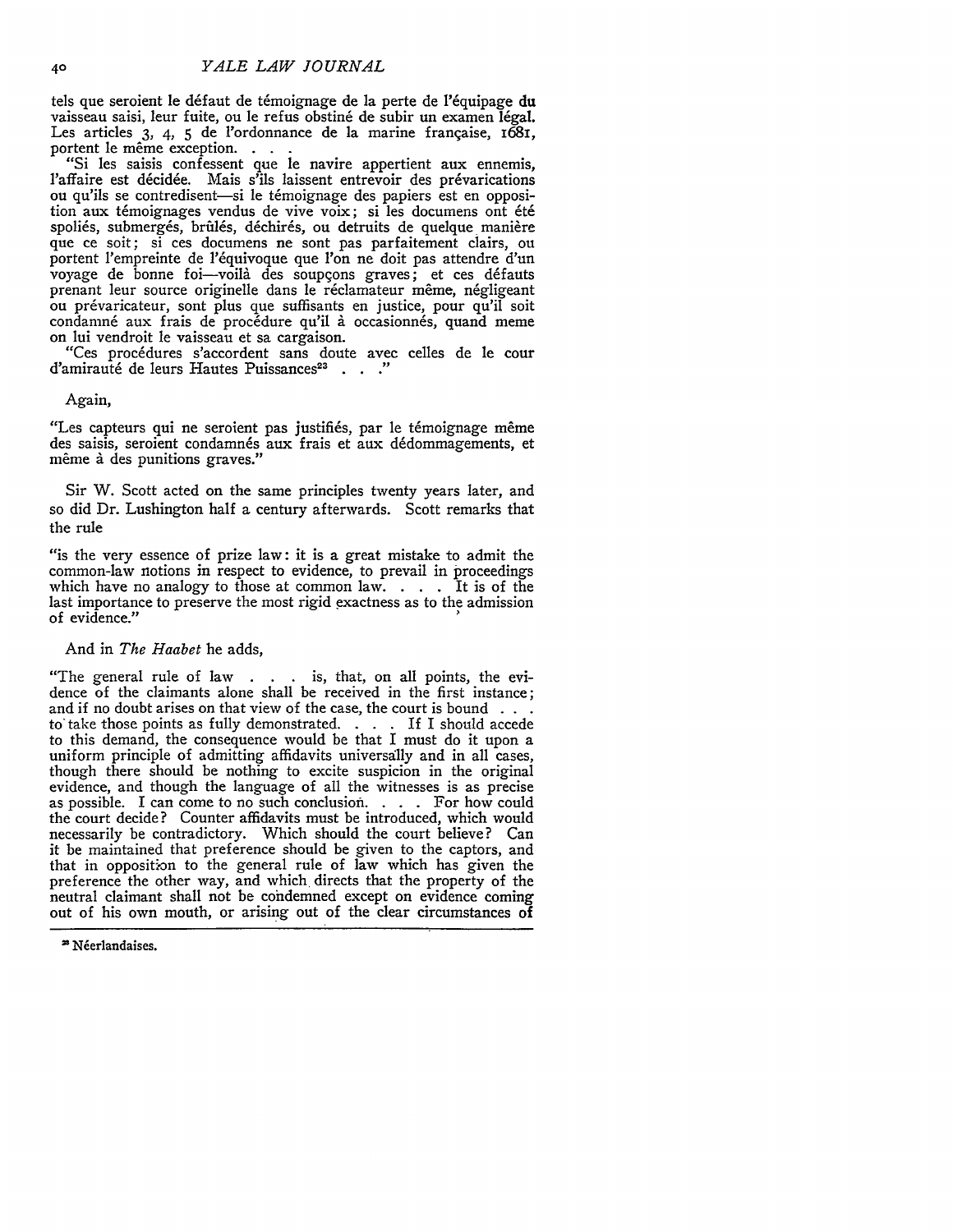the transaction? If this rule is unsatisfactory to captors, it is nevertheless the rule which the law prescribes. It is my duty to take care that the rules of law are observed, and that the rights of war are not exceeded; and certainly in no cases more than in this particular branch **of** the law of nations, which must in its nature operate with severe restraint upon neutral commerce."24

Story remarks on the irregularity of admitting extraneous evidence,<sup>25</sup> and Lushington cogently observes,

"The admission would occasion delay, expense, and doubt. There is always difficulty in deciding between conflicting affidavits. How enormously would that difficulty be enhanced when the affidavits come from persons all interested in the result, and for the most part pre- pared abroad, and from translations also !"

French practise was perfectly conformable,<sup>26</sup> and so was Dutch.<sup>27</sup>

In short, the captor brings the merchant's property to the country, but it would be going too far to force him to come himself as well with a cloud of witnesses to defend it. The essence of prize proceedings is simplicity. The introduction of complicated cross-evidence is foreign to it. It is contrary to mercantile security and national honor to admit such evidence, and to enable every belligerent cruiser to force neutrals to an expensive trial. In *The Sarah28* Scott remarked,

"The practise of the court would be led away from the simplicity of prize proceedings, and there would be no end to the accumulation of proof that would be introduced in order to support arbitrary suggestions."

Simplicity was not desired for its sweet sake alone, but because neutrals would not in the long run stand being driven to sustain their rights against cruisers by the long and expensive process of witness trials as though they were subject to the belligerent's ordering jurisdiction. His right was extraordinary, and it was not to be enforced by the ordinary means which he would invoke as against his own subjects.

The system elaborated in the 17th and i8th centuries, and thus expounded, proceeded on the view that ships were, in the energetic language which prevailed at that time and which has been held in more recent days by so great authorities as Daniel Webster, Lord

<sup>&</sup>quot;Giertsen, master (18o5) 6 **C.** Rob. 54, **55,** 57 if.

<sup>&</sup>lt;sup>25</sup> The Dos Hamanos (1817) 2 Wheat. 81.

<sup>&</sup>lt;sup>26</sup> Ordonnance de la Marine (1681) Art. 24, 25, and *passim*.

<sup>=</sup> *Cf. The Hurtige Hane* (I8oi) **3 C.** Rob. 324, **326,** note. "Les vaisseaux et marchandises neutres seront ausi confisquez, quand it constera par les lettres de cargaison, **. . . ou** autres documens, qu'ils ont ete chargez dans les ports de Flandres, ou qu'ils sont destinez **d'y** aller..." (Resolutions of the States-General regarding blockade, June **26, 163o). 'a (I8OI) 3 C.** Rob. 330, 331.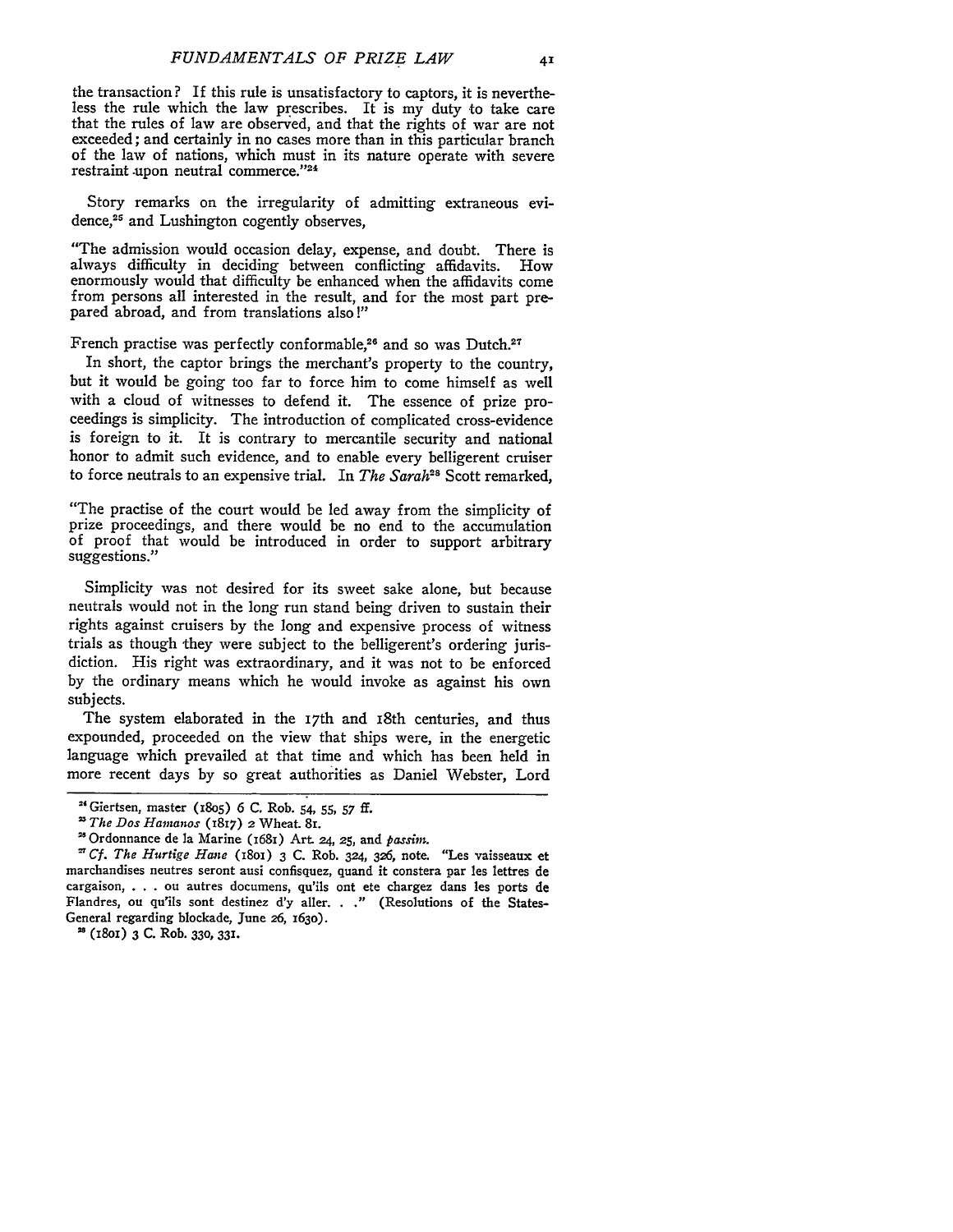Chancellor Lyndhurst, and Count Cavour,<sup>29</sup> "territory," and that a forcible interference with ships or goods under the protection of the national flag was not a mere matter for trial, but was required to proceed on the plainest and most obvious principles of justice.

We seem to have moved far from that position now. The sinking of the American ship *W. P. Frye* by the Germans in **1915** was received with much more philosophic, calm than the removal of two gentlemen from the *Trent* was in 1862. The removal of military Turks from the British ship *Africa* by Italians in **1911** was received with no emotion at all; in fact, nobody noticed it. The inviolability of the national flag has passed from the public consciousness. The sanctity and independence of national vessels and their freedom in principle from all foreign interference seems entirely to have- slipped into oblivion. Ortolan's eloquent panegyric on the spirit which animates a ship's company from captain to cabin-boy and presents it to the stranger as a united, impenetrable whole, is pathetically out of date. Perhaps it is because we have come to look at a ship as a mere moneymaking implement; perhaps because the perils of the sea are fewer than in the days of pirate and cockle-shell.

Or perhaps--dare it be hinted?-because cosmopolitanism has sapped the foundations of national pride. One is not certain in spite of the great demonstrations of willingness to incur every sacrifice in order to make the world safe, that this is not the correct explanation.

Anyhow we no longer seem to think that the forcible capture and confiscation of our ships touches us very closely. It seems to be thought a matter which may well be left to the tedious and harassing processes of the common law. But after all a great deal more than national sentiment is concerned.

It is seldom indeed-Professor Montague Bemard thought it hardly ever happened-that an owner whose ship or .goods are detained receives anything like fair indemnity. Costs and damages are seldom awarded, and if awarded are nothing like adequate to reimburse the claimant for his trouble and anxiety, not to speak of out-of-pocket expetses. Under the irregular and improper new practise of detaining before proceedings are commenced in the hope of discoveringevidence by irregular rummaging and the usual detective methods, there seems no possibility of obtaining costs and damages at all: first, because there is no process wherein to prove for their allowance, and secondly, because in most if not all cases the detention would be'regarded as justified. If we once grant that a case is to be tried on all kinds of extraneous suspicions, we must concede that there are few cases in which suspicions might not fairly be alleged. Mental security vanishes; every neutral ship may be forced to justify herself at her own expense.

**<sup>\*</sup>** See Lawrence, *Visit and Search,* **182;** 48 British *State Papers,* 428 *("The-Cagliari,* on the high seas, was a fragment of Piedmontese territory").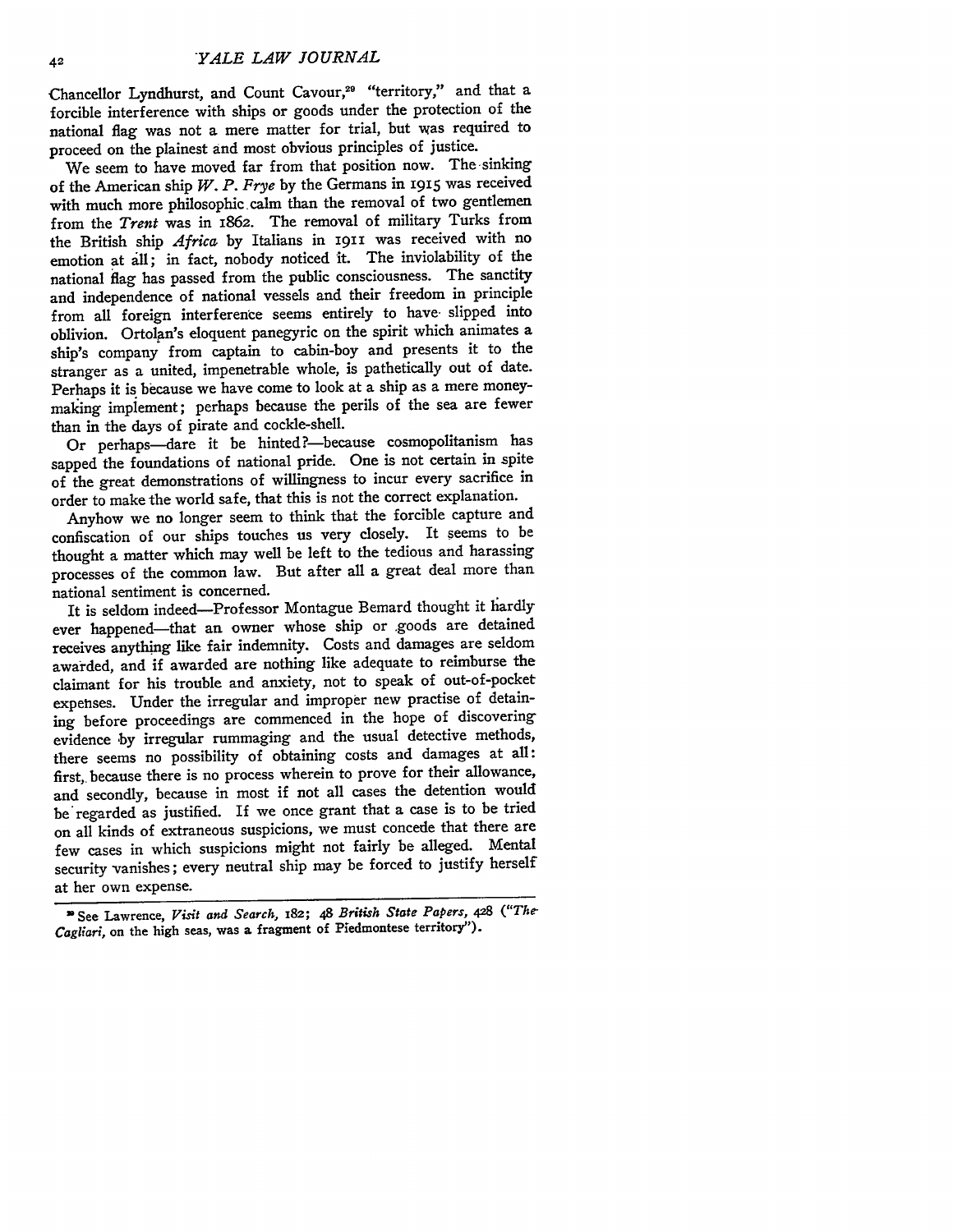As we have seen, the claimant is at a disadvantage. He is more or less at the mercy of the court.<sup>30</sup> He lives far away; his language and ideas may be entirely alien; he will certainly incur heavy costs and delays if he is forced to a common-law trial. The *Memorandum* provides a fair and just substitute; let him be judged out of his own mouth. Say its authors with all the weight of their unrivalled experience,

"In this method all captains at sea were tried during the last war, by Great Britain, France, and Spain, and submitted to by the neutral powers. In this method, by courts of admiralty acting according to the law of nations and particular treaties all captains at sea have immemorially been judged of in every country of Europe. Any other method of trial would be manifestly unjust, absurd, and impracticable."

Yet our modem luminaries have not hesitated to adventure to practise strange methods. By Rule **15(2)** of the Prize Court Rules made in 1914 under statutory authority, but not with the advantage of legislative discussion,

"a cause for the condemnation of a ship [or goods $^{81}$ ] other than a ship [or goods] of war shall be heard upon the following evidence:  $\vec{a}$  .  $\vec{b}$  (d) the evidence given at the hearing, of any witnesses,

whether on behalf of the captors or of any other party.

"(e) such further evidence, if any, as may be admitted by the Judge.'

This is to assimilate the practise completely and formally to that of a common-law trial. Discovery, that process which, as Lord Justice Smith once said, has "made law to stink in the nostrils of business men," is introduced wholesale by rules  $9(1-7)$ . Claimants have been driven-to give security for costs like any foreign plaintiff in an ordinary suit; and it is believed that Evans, P., required neutrals to give security for  $f150$  before they could be admitted to claim their own property. We compare unfavorably with 1799, when Scott finely said,

"It is not a thing becoming the justice of this country that the subjects of other states should be put to inconvenience about the recovery of their property **. .** . to answer purposes of British convenience."<sup>32</sup>

In short, prize law doctrines have been completely submerged.

This was very natural; common lawyers cannot be expected to appreciate the fact that there are other methods of trial differing *toto caelo* from their own. But it is none the less unfortunate.

*<sup>&</sup>quot;Cf.* the writer's *Britain* **and** *Sea Law,* **62.**

<sup>&</sup>quot; **By** a preposterous interpretation clause [1 **(2)]** "ship" includes "goods" and "freight."

*<sup>&</sup>quot; The Concordia (1799)* **2 C.** Rob. io, **io3.**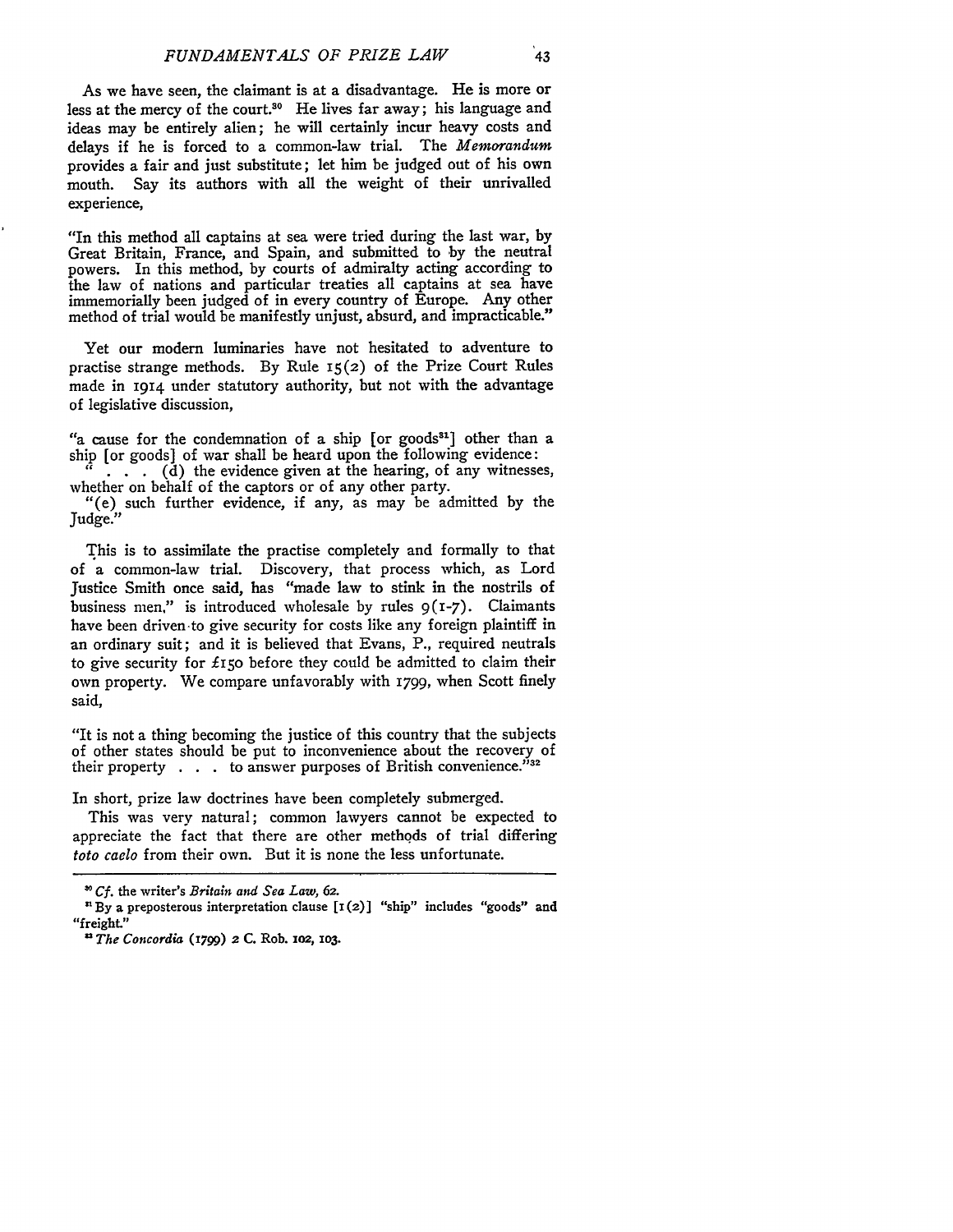The whole theory of the new and revolutionary practise is in accord with the tendency to further the interests of the belligerents. The conception of continuous voyage requires captors' evidence to make it effective. The pathetic plea of belligerents, that railways have turned the ports of neutrals into ports of the enemy (forgetting that steam cruisers have enormously increased the difficulties of contrabandists and blockade-runners), is met at once by a melting concession of liberty to suppress the trade of all neutral ports. The wail that a country cannot now be hermetically sealed (a wail which ignores or forgets the fact that it never could be) is met by an indulgence to be a universal nuisance. The desire to force merchants to the delays, difficulties, and expense of contested trials is met by a bland "Nothing more proper! How else can a case be tried?"

These concessions would never be made if a weak belligerent were in question. It is perfectly certain that great maritime countries will not in future submit to have their ports and commerce held up by a minor power.<sup>33</sup> So that we have the very regrettable conclusion that the law is what the strong choose to make it. The only escape is to regard the complaisance of neutrals in the late struggle as their way of giving limited assistance to the forces of right and justice. Thus regarded, the encroachments on neutral rights would be exceptional, and like the fulminations of Napoleon and the British Cabinet in 18o6, they would fail to serve as precedents for the future.

As Puffendorf put it at an earlier day,<sup>34</sup>

"Those princes wisely judge that it would not become them to take precipitate measures, whilst other nations are combining their whole force to reduce within bounds an insolent and exorbitant power which threatens Europe with slavery."

The words of Sir W. Scott are entirely applicable:

"The nature of the present war does give this country the rights of war, relatively to neutral states, in as large a measure as they have been regularly and legally exercised at any period of modern and civilized times. I leave it to the judgment of Europe whether I estimate the nature of the war justly, when I declare that I consider this as a war in which neutral states themselves have an interest much more direct and substantial than they have in the ordinary, limited, and private quarrels . . . of Great Britain and its great public enemy.'

Such considerations cannot alter the rights of neutrals, however they may affect their complaisance.

Because railways have facilitated transit-and railways are expensive and easily congested-it is absurd to invest belligerents with a

**<sup>&</sup>quot;** See Van Houten's observations in **(1917)** 3 *Recueil des Rapports, 59* (Organization pour une Paix Durable, La Haye).

**<sup>&#</sup>x27;** Cited in *The Maria (1799)* 1 **C.** Rob. **340, 352.**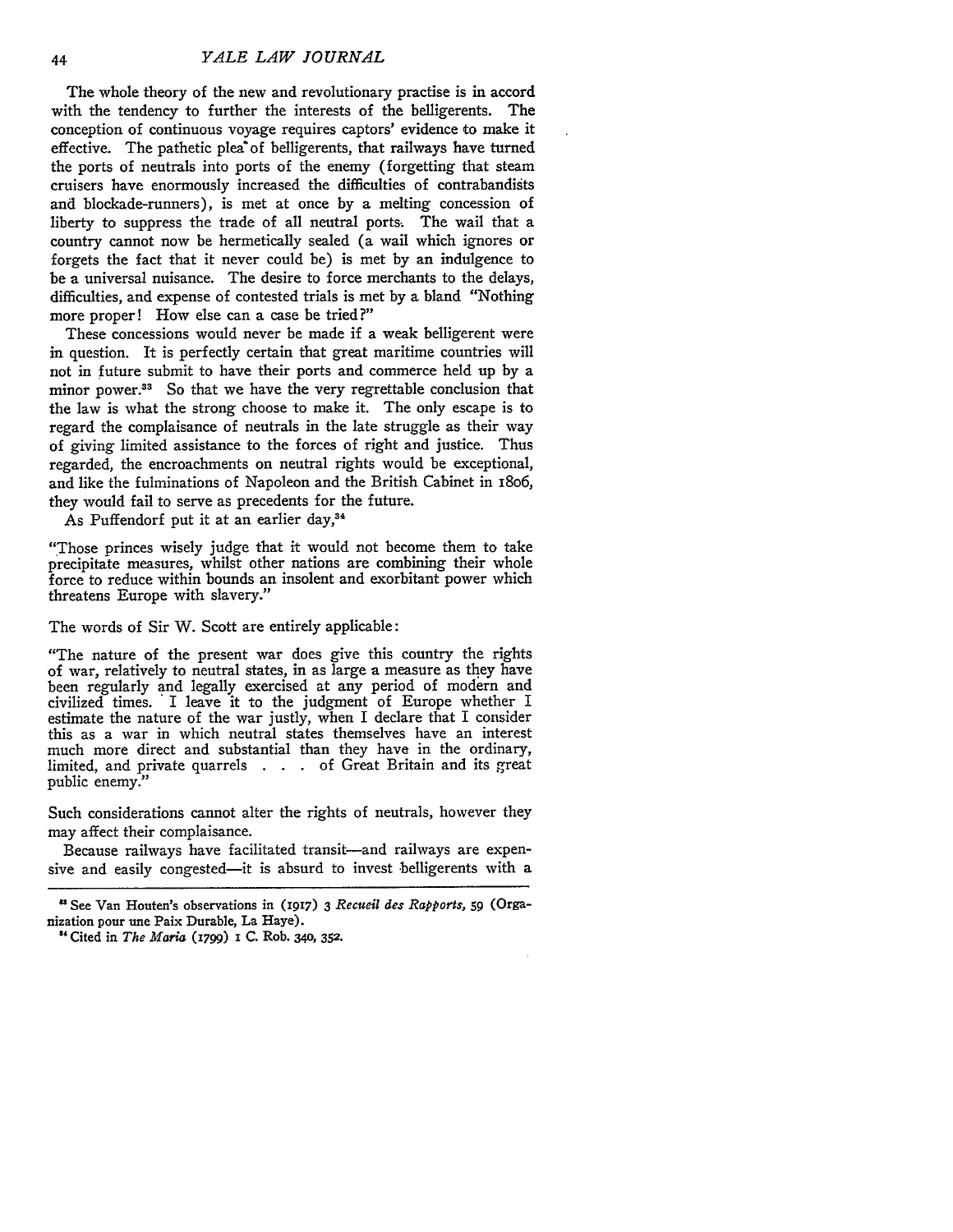universal inquisitorial power, as well as with fast cruisers which can catch anything.

Nothing, in fact, is so remarkable as the apathetic levity with which the facile excuse of "railways" is put forward to cover the very gravest interference with the commerce of neutral states. It is hardly denied that, rightly or wrongly, the allied maritime policy of **<sup>1915</sup>** amounted practically to a prohibition of neutral trade with the enemy. Was it necessary merely because of railways, to put the world back into Queen Elizabeth's days in this regard? The merest tyro in affairs would suppose that before such a momentous decision was taken, the true effect of railway facilities would be carefully investigated, and some attempt made to estimate the effect of the increased facilities upon blockade. Yet not the slightest detailed attempt was made; the world shot blindfold into anarchy dispensed from "juridical niceties."

Even had the effect been ascertained to be considerable, it may be doubted whether the necessary outcome would have been to invest belligerents with fresh powers. A very substantial offset in their favor is afforded by the modern fast cruiser, which is incomparably more effective against the freighter than the frigate was against the merchantman. An eminent British judge, Lord Kingsdown, regarded it as much more than an offset. According to Halleck,

"two or three steam vessels may be as effective now as twenty sailing vessels were formerly."35

But even if the belligerents' power were impaired (the writer inclines to think it has been, on balance, increased) it 'by no means follows that means must not be devised to restore it. Some countries were always difficult to blockade in comparison with others; there was never any idea of adding an additional handicap to equalize matters! If a country was an awkward one to blockade, or became such, that was its luck and the would-be blockader's misfortune. Law is not designed to correct the defects of geography. And if science steps in to render blockades more difficult, it might well be argued that it is not the province of law to correct the indiscretions of science.

It must always be a grave and urgent matter for a nation to find its ports rendered useless. Such a measure must always put considerable stress upon it. **A** country cannot, and never would, be hermetically sealed, and the mere quantum of less or more which filters into it from overland sources cannot affect the principle. Sir W. Scott said in *The Stort*,<sup>36</sup>

*<sup>32</sup> International Law* (Baker's ed. **igo8)** ch. **25,** sec. *7. Cf.* also Preface to *Prize Law and Continuous Voyage, supra,* note **x8.**

N **(So)** 4 **C.** Rob. **65, 67.**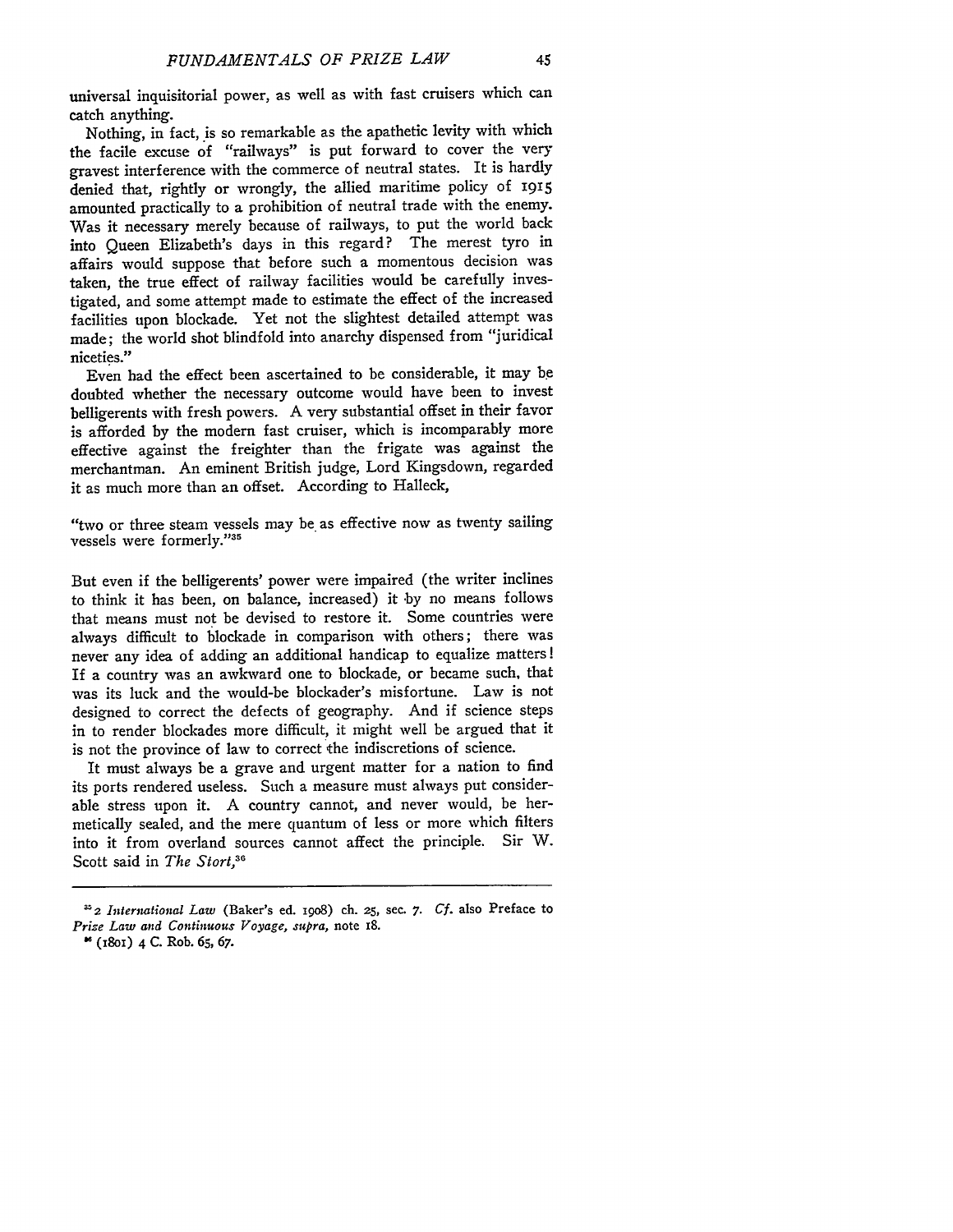"The commerce, though partially open, is still subject to a pressure of difficulties and inconvenience. To cut off the power of immediate export and importation from the ports of Holland is of itself no insignificant operation."

The law of blockade cannot be altered because certain blockades have become difficult. Had blockade, for some reason, become everywhere or generally inefficacious, it would be time to discuss the provision of a working substitute. But as long as the closure of ports drives a belligerent to fall back on congested and enormously expensive railroad transit, it cannot be dismissed as a measure devoid of menace. At the very least, the basic facts ought to be examined before dismissing "juridical" considerations to Saturn.

Sir W. Scott's felicitous language may again be adopted,<sup>37</sup>

"I am not ignorant that amongst the loose doctrines which modern thropy, and I know not what, has thrown upon the world, it has been within these few years advanced, or rather insinuated, that 'changes are necessary.' Upon such unauthorized speculations it is not necessary for me to descant. The law and practise of nations  $\ldots$  give them no sort of countenance; and until that law and practise give them no sort of countenance; and until that law and practise are new-modelled in such a way as may surrender the known and ancient rights of some nations to the present convenience of other nations, (which nations may perhaps remember to forget them, when they happen to be themselves [neutrals]) no reverence is due to them. . . . If it were fit that such a [changed] state should be introduced, it is at least necessary that it should be introduced in an avowed and intelligible manner, and not in a way which, professing gravely to adhere to that system which has for centuries prevailed among civilized states, and urging at the same time a pretension utterly inconsistent with all its known principles, delivers over the whole matter at once to eternal controversy and conflict, at the expense of the constant hazard of the harmony of states, and of the lives and safeties of innocent individuals."

Nor is the plea that a proper and orthodox blockade is impossible in these days of submarines a valid one. It is conclusively answered by the fact that in actuality very few cargoes did penetrate the British propriety have been declared of the German North Sea ports. The drawback was that it was impossible legally to blockade the Baltic ports; and in order virtually to blockade them the extraordinary system of an extended list of contraband coupled with an arrogation of power to stop it on its way to neutral ports was devised.

It is not proposed here to elaborate the criticism of this system which the present writer has elsewhere ventured, on purely academic grounds, to put forward. It is desired, however, to emphasize that it is of one texture with the bringing in of ships while a case is got up against

*<sup>&</sup>quot;The Maria, supra,* note *34,* at **p. 362 ff.**